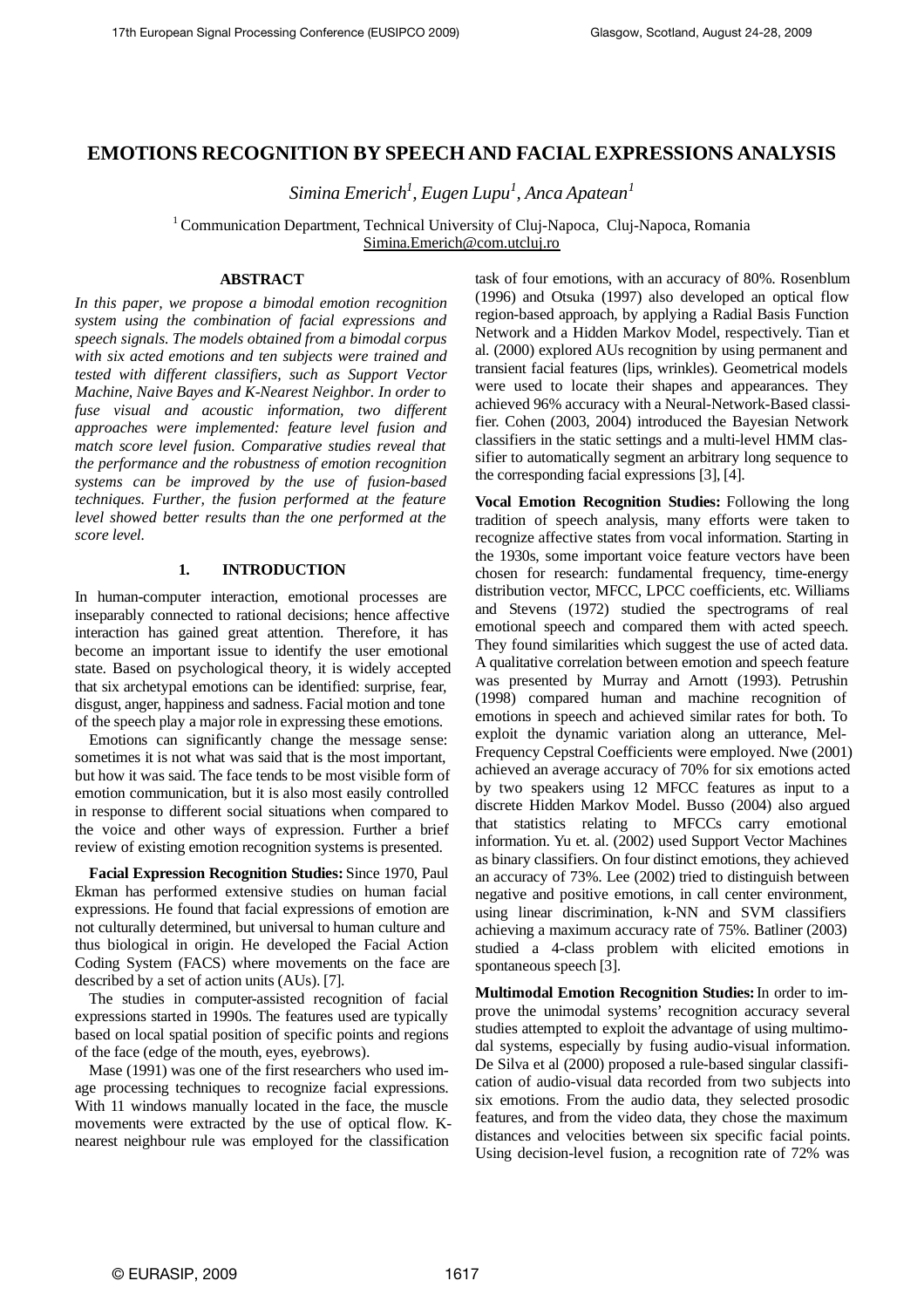reported. A set of singular classification methods was proposed by Chen and Huang (2000), in which audio-visual data collected from five subjects was classified into the Ekman's six basic emotions[5]. In both studies, the performance of the system increased when both modalities were fused. A largescale audio-visual dataset was collected by Zeng et al. (2004), it containing five affective responses (confusion, interest, boredom and frustration) in addition to the six basic ones. They used the Naive Bayes classifier as the update rule, achieving an accuracy of almost 90%. There are only a few attempts to combine information from body movement and gestures. Kaliouby's (2005) model infers acted mental states from head movements and facial expressions. Gunes and Piccardi (2006) fused at different levels facial expressions and body gestures. Another multimodal system based on facial expression, body gestures and speech was implemented by Castellano in 2007[1].

The remainder of the paper is organized as follows: Section 2 is an overview of proposed methods and tools. Section 3 explains the steps of the feature extraction, presents the databases used to perform the experiments and how information was fused. At the end, evaluation results are summarized in Section 4 and final conclusions are presented in Section 5.

## **2. METHODS AND TOOLS**

One of the most important tasks is to find a proper choice of feature vectors. The first challenge was to select several indicators attributable to the emotional behavior. In order to fulfill this, many features have been explored and further we present the used ones: Mel Frequency Cepstral Coefficients and the statistical moments for speech, respectively wavelet coefficients and the seven moments of Hu for images.

## **2. 1. The Mel-Frequency Cepstral Coefficients**

There is a variety of temporal and spectral features that can be extracted from human speech. Prosodic features have been known to be an important indicator of emotional states, and thus they have been used in the design of many vocal emotion recognition systems. Several recent studies have also shown that there are variations across emotional states in the spectral features at the phoneme level (especially for vowel sounds) [8]. Our purpose is to explore the spectral features by using the Mel-frequency cepstral coefficients (MFCCs). They have been widely employed in speech recognition also, because of superior performance when compared to other features. The mel-frequency cepstrum is a representation of the short-term power spectrum of a sound, based on a linear cosine transform of a log power spectrum on a nonlinear mel scale of frequency.

## **2.2. Wavelet Transform**

Wavelet Transform is a relatively new analysis technique and replaces the Fourier transform sinusoidal waves by a family generated by translations and dilations of a window called mother wavelet. The suitability of wavelet transforms (WT) for image analysis is well established: a representation in terms of the frequency content of local regions over a range of scales provides an ideal framework for the analysis of image features. We used two-dimensional wavelets and corresponding scaling functions obtained from one-dimensional wavelets by tensorial product. This kind of 2DWT leads to a decomposition of approximation coefficients at level *j* in four components: the approximation at level  $j+1$  and the details in three orientations (horizontal, vertical and diagonal)[9]. The result of wavelet transform relates to the mother wavelet. In our study, we mainly worked with Daubechies wavelets.

## **2.3. Moments**

The mathematical concept of moments has been used for many years in many fields, such as pattern recognition and image understanding. The mean is the first statistic moment from the computed set of 7 statistical features used by us for voice processing. The next six statistical features are median, mode, variance, standard deviation, skewness and kurtosis. The skewness denotes the third order moment, which characterizes the degree of asymmetry of a distribution around its mean, or the degree of deviation from symmetry about the mean. The kurtosis is the fourth-order moment of a distribution and is a measure of the degree of the histogram sharpness; is a measure of the flatness or peakedness of a curve.

When moments are used to describe an image, the global properties of respective image are exploited. A significant work considering moments for pattern recognition was performed by Hu [10]. He derived a set of seven moment invariants, using non-linear combinations of geometric moments. These invariants remain the same under image translation, rotation and scaling.

## **2.4. Support Vector Machine**

SVMs are well known in the pattern recognition community and are highly popular due to their generalization capabilities achieved by structural risk minimization oriented training. In many cases, its performance is significantly better than that of competing methods. Non-linear problems are solved by a transformation of the input feature vectors into a generally higher dimensional feature space by a mapping function, the *Kernel*. Maximum discrimination is obtained by an optimal placement of the maximum separation between the borders of two classes. The plane is spanned by the *Support Vectors*. SVM can handle two-class problems but a variety of strategies exist for multiclass discrimination. To construct an optimal hyperplane, SVM employees an iterative training algorithm, used to minimize the error function at the training. A large number of kernels can be used in SVM models, including linear, polynomial, radial basis function (RBF) and sigmoid. We concentrated on an RBF and Polynomial kernel, because both give promising results [6].

For SVM classification a vector is constructed by concatenation of length normalized emotion patterns. To transform a feature sequence with dynamic length to a static one, length normalization and sub-sampling techniques were applied. It is not known beforehand which *C* and *g* or *d* are the best solution for a problem; consequently a model selection (parameter search) must be done.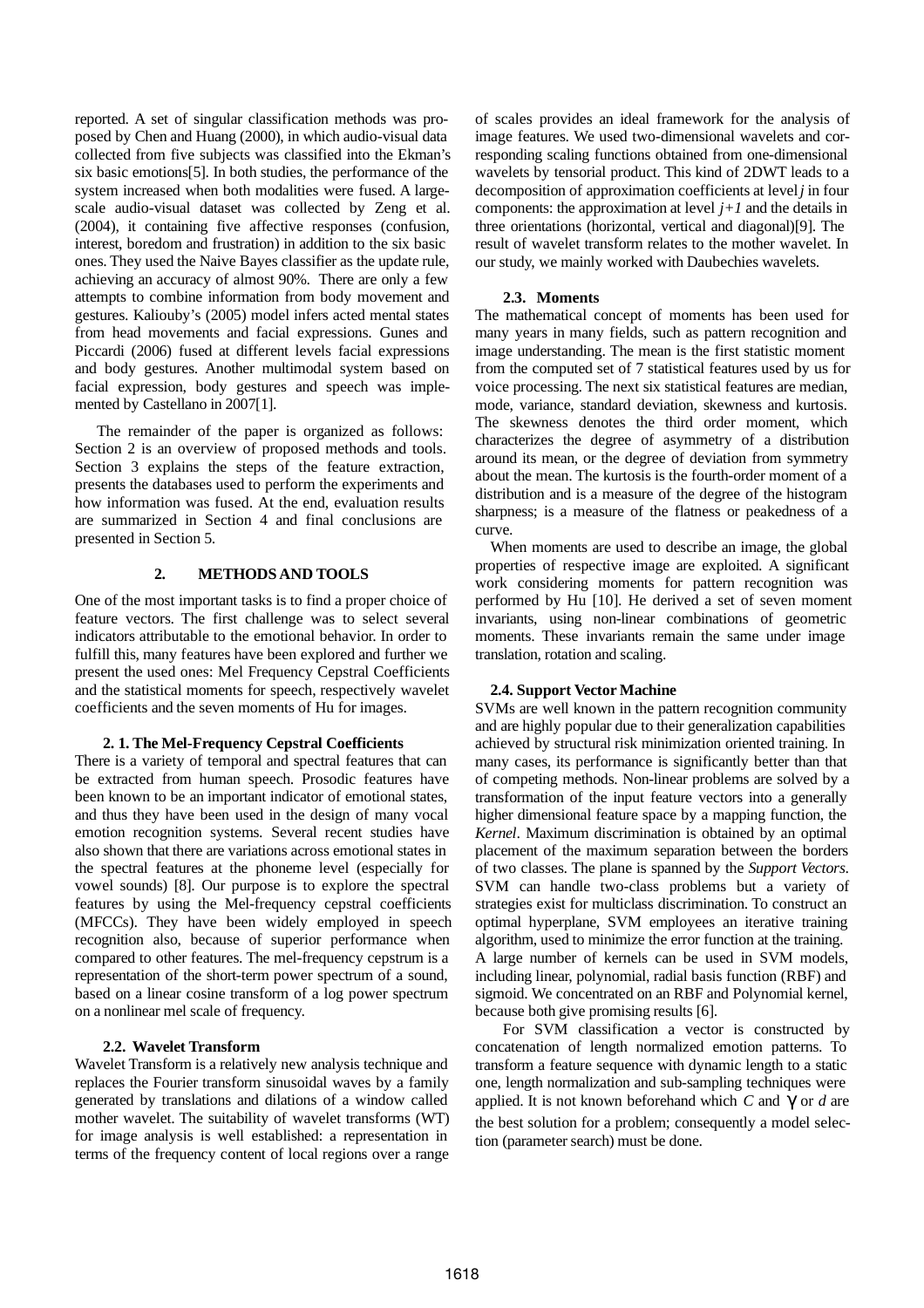## **3. EXERIMENTS BACKGROUND**

#### **3.1 The Employed Databases**

Emotion recognition has been investigated with three main types of databases: acted emotions, natural spontaneous emotions and elicited emotions. The best results are generally obtained with acted emotion databases because they contain strong emotional expressions.

In this paper two acted emotional databases were employed. For vocal emotions studies, the data comes from the Berlin Database of Emotional Speech. It contains about 500 utterances spoken by actors in a happy, angry, fear, sad and disgusted way as well as in a neutral version. The classification items can be chosen from 10 different actors (males and females) uttering ten different sentences [11].

For facial expressions the Feedtum Emotion Database was used. It does not contain natural facial expressions, but volunteers were asked to act. The image sequences are taken in a laboratory environment and frontal face views [12]. Each record starts and finishes with a neutral state. 18 subjects participated in the sessions, an example being given in figure 1. Authentic facial expressions are difficult to collect because they are relatively rare, short lived and filled with subtle context-based changes.



Figure 1. Facial expressions in the Feedtum database[12]

#### **3.2. Feature Extraction**

Feature extraction involves simplifying the amount of resources needed to describe a large set of data. Analysis with a large number of variables generally requires a large amount of memory and computation power. Feature extraction can be seen as a method of constructing combinations of the variables to get around these problems while still describing the data with sufficient accuracy. Therefore, the main purpose in the feature extraction process is to generate features that exhibit high information packing properties. In the first step we explored the use of either facial expressions or speech to detect human affective states and later our efforts focused on emotion recognition using both modalities.

For each speech frame of 30 ms, a set of mel-frequency cepstrum coefficients was computed. The number of MFCC was chosen as 20. A series with the mean of MFCCs was detected for every utterance. Figure 2 shows the variation in 2 nd MFCCs for a speaker uttering *Der Lappen liegt auf dem*  *Eisschrank* (The tablecloth is laying on the fridge) in emotional states of happiness and anger.



Figure 2.  $2<sup>nd</sup>$  MFCC trace for happiness and anger utterances

In addition 7 statistical features were computed for every utterance, obtaining a 27 length feature vector. Given a digital image, or a region within an image, the feature extraction task implies the taking out of a quantity of information capable to characterize the original image. Working with two-dimensional signals, the number of samples is much bigger than in the case of a onedimensional signal, thus the necessity of information quantity reduction is obvious.

On our images of 256x256 pixels, jpg format, the wavelet transform was computed by the iterative method of Mallat, yielding wavelet coefficients at each level in a resolution pyramid, where at each successive level the image resolution is decreased by factor 2. Five iteration steps were applied, and the approximation coefficients together with the seven moments of Hu, subjected to classification analyses. For every image the computed vector dimension is 8x8+7.

#### **3.3. Information Fusion**

Humans recognize one another emotional state based on the evidence presented by multiple characteristics (behavioral or physical) in addition to several contextual details associated with the environment. Each modality on its own cannot always be reliably used to perform classification. Bimodal systems can be expected to offer substantial improvement in the matching accuracy, depending upon the information being combined and the fusion methodology adopted. Bimodal systems also address the problem of noisy data. For example, in the presence of ambient noise, when an individual's voice characteristics cannot be accurately measured, the facial characteristics may be used to perform classification. Fusion can be accomplished at various levels. In our approaches we fuse information at the feature level and at the match score level.

**Feature level fusion** involves consolidating the evidence presented by two feature sets of the same individual. The feature sets (from voice and facial images) are nonhomogeneous, so we concatenated them to form a single feature vector. The individual feature values of used vectors exhibit significant differences in their range as well as their distribution. The goal is to modify the location (mean) and scale (variance) via a transformation function in order to map them into a common domain. From the variety of normalization schemes, we selected the z-score normalization that uses the arithmetic mean and standard deviation of the training data.

**Fusion at the match score level** The match score is a measure of similarity between the input and template bio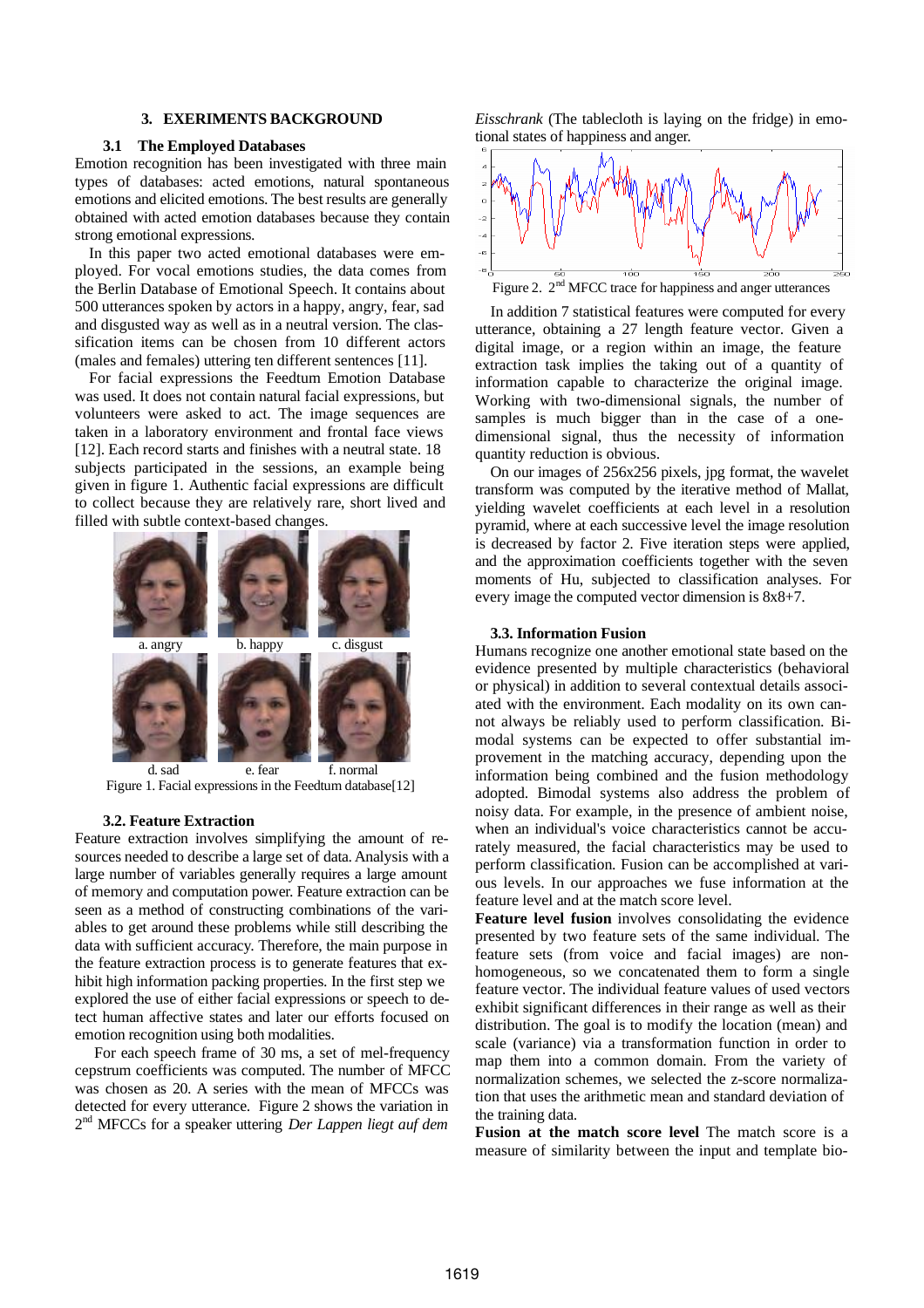metric feature vectors. When match scores output by different biometric matchers are consolidated in order to arrive at a final recognition decision, fusion is said to be done at the match score level. In this study, the match scores have been combined using the weighted sum of scores fusion rule after the normalization of each matcher's output. We considered the minimum and maximum values for the given set of training match scores and then we applied the min-max normalization.

## **3.4. Classification**

First, we inspired from Weka [13], where an important number of classifiers are developed for data mining task. It was observed that SMO classifier from Weka, which is a classical SVM, gives the higher rates compared to other classifiers: Naïve Bayes, *K-Nearest Neighbor*. Therefore, we chose to employ an SVM classifier for the emotional recognition systems. Different kernels for this type of classifier have been also tested: normalized polynomial, polynomial, RBF and the kernel based on Pearson function. From all these types of kernels, the polynomial and RBF ones give the best results. So, we concentrated on these types of SVMs. Because the interest was to obtain the best SVM classifier, a search on the SVM's parameters space was made. In that way, we focused on the Matlab toolbox from [14], which is an efficient implementation of the SVM algorithm. The algorithm was run with the POLY and RBF kernel, with the following parameters: C∈{0.1, 1, 10, 50, 100, 150, 200, 250, 300, 350, 400, 450}, the gamma values for the RBF kernel  $g \in \{0.01, 0.5, 0.1, 1, 5\}$  and the exponent for the POLY kernel d∈{1, 2, …, 12}. The best results are detailed further. The most suitable parameters combination was: C=200 and  $g = 1$  for an RBF kernel.

80% of the scores were used for training and the remaining 20% for testing, in order to evaluate the systems performances. A 10-fold cross validation technique was also employed. The training data was randomly split into ten sets, 9 of which were used in training and the 10th for validations. Then iteratively another nine were picked and so forth.

## **4. EXPERIMENTS AND RESULTS**

By the use of three different systems based on speech signal, facial expression and bimodal information, six emotions (sadness, happiness, anger, disgust, fear and neutral state) are recognized. The first purpose was to quantify the performance of the unimodal systems, to recognize the strengths and weaknesses of these approaches and after that to fuse these modalities in order to increase the overall recognition rate of the system. The results, presented in the first three tables are obtained by using the SVM classifier (RBF Kernel) and 10 fold cross validation technique.

The confusion matrix of the emotion classification system based only on the acoustic information (6 classes, 45 utterances for each class) is given in Table 1. The overall performance in this case was 87.7%. The diagonal components reveal that all the emotions can be recognized with more than 80% accuracy, by using a 27 coefficients feature vector. It can be seen that some pairs of emotions are usually confused more. Happiness is misclassified as disgust (8.8%) and vice versa (6.6%). Another important confusion appears between sadness and neutral state  $(6.6\%$  and 4.4%, respectively). Happiness is also confused with anger. These results can be explained by similarity patterns observed in the spectral features of these emotions (Figure 2). Results showed that spectral features play a significant role in emotion recognition. The spectral characteristics of speech differ for various emotions even for the same sentence. Both prosodic and spectral features play significant roles in emotion recognition and our intension is to combine those information sources to further improve the performance.

Table 2 shows the confusion matrix of the facial expression classifier and allows us to analyze in detail the limitation of this emotion recognition system (6 classes, 45 images for each class, 71 coefficients for each image). The overall performance of this classifier was 90.7%. Happiness is recognized with high accuracy. In the facial expressions domain, happiness is confused often with fear. In the acoustic domain, these states can be separated with a good accuracy, so it is expected that the bimodal classifier will give better performance for them. Considering the performances of the unimodal systems the one based on facial expressions appears to be the most successful.

TABLE I. CONFUSION MATRIX OF THE EMOTION RECOGNITION SYSTEM BASED ON SPEECH INFORMATION

| <b>Classified</b><br>as à | a        | b     | c     | d     | e     | f     |
|---------------------------|----------|-------|-------|-------|-------|-------|
| $a =$ happy               | 80%      | 6.6%  | 4.4%  | 6.6%  |       | 2.2%  |
| b=disgust                 | 8.8%     | 82.2% | 2.2%  | 2.2%  |       | 4.4%  |
| c=neutral                 | $\Omega$ | 2.2%  | 91.1% |       | 4.4%  | 2.2%  |
| d=anger                   | 2.2%     | 4.4%  | 0     | 93.3% | 0     |       |
| e=sad                     | 0        | 0     | 6.6%  |       | 93.3% |       |
| f=fear                    | 4.4%     | 6.6%  | 2.2%  |       |       | 86.7% |

TABLE II. CONFUSION MATRIX OF THE EMOTION RECOGNITION SYSTEM BASED ON FACIAL EXPRESSIONS

| <b>Classified</b><br>as à | a     | b        | c     | d     | e     | f     |
|---------------------------|-------|----------|-------|-------|-------|-------|
| $a =$ happy               | 91.1% | 2.2%     | 2.2%  |       |       | 4.4%  |
| b=disgust                 | 2.2%  | 91.1%    |       | 2.2%  | 2.2%  | 2.2%  |
| c=neutral                 | 2.2%  | 0        | 93.3% |       | 4.4%  |       |
| d=anger                   | 4.4%  | $\Omega$ |       | 91.1% | 4.4%  |       |
| e=sad                     | 2.2%  | 2.2%     |       | 2.2%  | 91.1% |       |
| f=fear                    | 11.1% | 2.2%     |       |       |       | 86.7% |

TABLE III. CONFUSION MATRIX OF THE EMOTION RECOGNITION SYSTEM BASED ON FEATURE LEVEL FUSION

| <b>Classified</b><br>as à | a     | b     | c     | d     | e     | ₽     |
|---------------------------|-------|-------|-------|-------|-------|-------|
| $a =$ happy               | 91.1% | 2.2%  | 2.2%  |       | 2.2%  | 2.2%  |
| b=disgust                 | 2.2%  | 88.8% |       | 2.2%  |       | 6.6%  |
| c=neutral                 | 2.2%  | 2.2%  | 91.1% |       |       | 4.4%  |
| d=anger                   | 2.2%  |       |       | 97.8% |       |       |
| e=sad                     | 0     |       | 2.2%  |       | 97.8% |       |
| f=fear                    | 4.4%  | 2.2%  | 2.2%  |       |       | 91.1% |